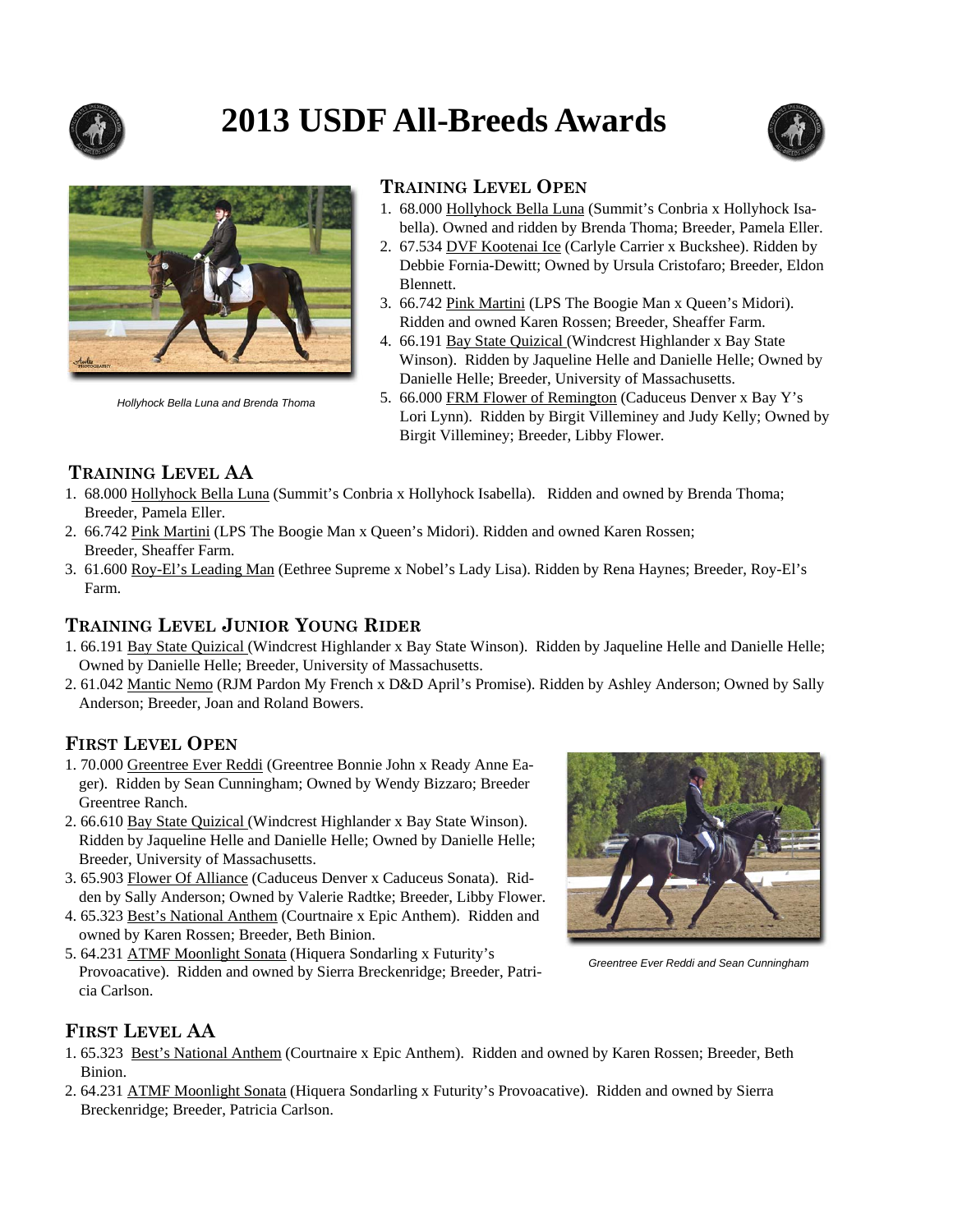

# **2013 USDF All-Breeds Awards**



# **FIRST LEVEL JUNIOR YOUNG RIDER**

- 1. 63.468 LR Ami Ultimatum (Ultras Special Agent x LR Amie Adventures). Ridden by Gaylen Davis; Owned by Nancy Davis; Breeder, Anne Mears.
- 2. 61.552 Crossfires Desert Rose (Corinthian Seville x Hilton's Karalle). Ridden and owned by Lisa Mauriella; Breeder, Catherine Atkins.

### **FIRST LEVEL MUSICAL FREESTYLE**

- 1. 73.250 Greentree Ever Reddi (Greentree Bonnie John x Ready Anne Eager). Ridden by Sean Cunningham; Owned by Wendy Bizzaro; Breeder, Greentree Ranch.
- 2. 70.500 Gray Barron Major Star (Greentree Brigadier x Capricorn Maidmarion). Ridden by Sean Cunningham; Owned and bred by Wendy Bizzaro.

# **SECOND LEVEL OPEN**

- 1. 65.937 Queen's Moody Blues (Mizrahi x Queen's Mercy Me). Ridden by Kelly Hendrick; Owned by Kelly Hendrick and Queen's River Farm; Breeder, Queen's River Farm.
- 2. 60.917 Intaglio Arizona Storm (Funquest Erick x Stormy Dawn). Ridden and owned by Carol Hibbard; Breeder, Eliza beth Davis.
- 3. 60.238 Gray Barron Major Star (Greentree Brigadier x Capricorn Maidmarion). Ridden by Sean Cunningham; Owned and bred by Wendy Bizzaro.

#### **SECOND LEVEL ADULT AMATEUR**

- 1. 65.937 Queen's Moody Blues (Mizrahi x Queen's Mercy Me). Ridden by Kelly Hendrick; Owned by Kelly Hendrick and Queen's River Farm; Breeder, Queen's River Farm.
- 2. 60.917 Intaglio Arizona Storm (Funquest Erick x Stormy Dawn). Ridden and owned by Carol Hibbard; Breeder, Elizabeth Davis.

#### **SECOND LEVEL VINTAGE CUP**

1. 60.917 Intaglio Arizona Storm (Funquest Erick x Stormy Dawn). Ridden and owned by Carol Hibbard; Breeder, Elizabeth Davis.

# **SECOND LEVEL MUSICAL FREESTYLE**

1. 64.833 Top-Flight Gunsmoke (Rosemont Encore x Reland's Lori). Ridden and owned by Nancy Berrington; Breeder, Allen Lewis.



*Nancy Berrington and Top Flight Gunsmoke* 



# **THIRD LEVEL OPEN**

- 1. 65.651 Alexis Acres' Wrightly So (UVM Prelude x Wine and Roses). Ridden by Susan Birkinshaw and Andrea Manos; Owned by Susan Birkinshaw; Breeder, Rachel Scott.
- 2. 64.803 PVF Power Factor (Equinox Challenge x JPR Have Mercy). Ridden and owned by Dee Loveless; Breeder, Debora Kieffer.
- 3. 64.231 Blue and White Bravo (GKB Coal Magic x NLF Mariah Ann). Ridden by Elizabeth Heubisch, Breeder, Joanna Kelly.
- 4. 64.079 Forsite Renoir (Ravenscroft Renown x Forsite A'Cappella). Ridden and owned and bred by Deb M'Gonigle.
- 5. 63.077 Hearth's Mayday (Meadow's Fort Knox x Saralin's Endearrment). Ridden by Christina Shehan; Breeder, Spence and Carolyn Dickinson.

#### *PVF Power Factor and Dee Loveless*

# **THIRD LEVEL VINTAGE CUP**

- 1. 64.803 PVF Power Factor (Equinox Challenge x JPR Have Mercy). Ridden and owned by Dee Loveless; Breeder, Debora Kieffer
- 2. 64.079 Forsite Renoir (Ravenscroft Renown x Forsite A'Cappella). Ridden, owned and bred by Deb M'Gonigle.